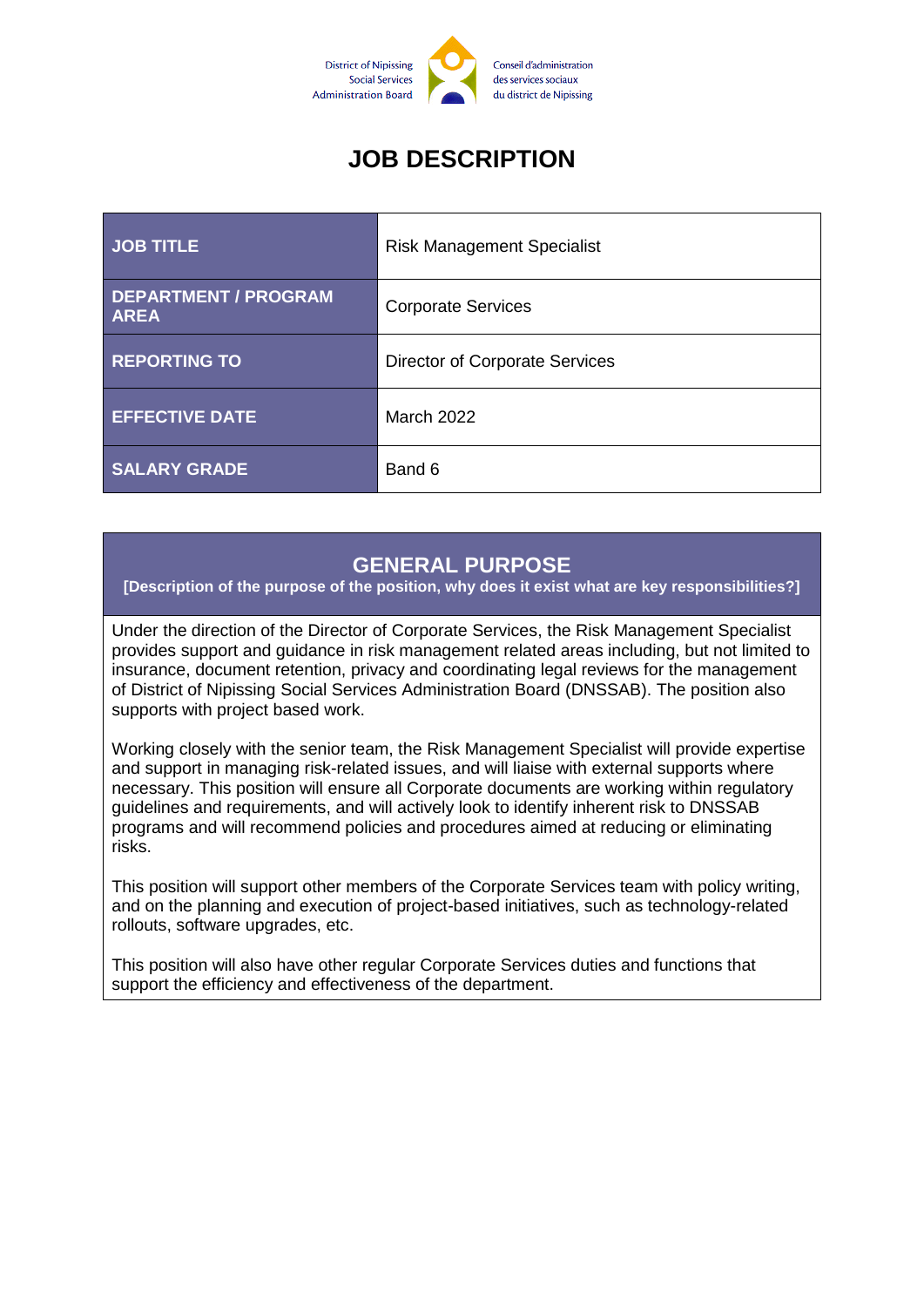## **KEY ACTIVITIES**

**[Name and list under each the key activities of the position and percentage estimate of time for each section.]**

#### **Risk Management-related activities**

- 1. Be responsible for developing and maintaining insurance, privacy and risk related policies and procedures for DNSSAB in line with best practices and current legislation.
- 2. Act as the primary contact to insurers and manage DNSSAB insurance claims.
- 3. In close consultation with the originating department, develop and maintain appropriate insurance documentation, and insurance for DNSSAB owned property. This position will also support NDHC in insurance related matters.
- 4. Maintain an inventory of insurable assets and associated infrastructure.
- 5. Develop and maintain an electronic document management approach for corporate and governance related documents.
- 6. In collaboration with the Director of Corporate Services, seek advice on legal issues as required.
- 7. Be responsible for leading the creation and review of corporate related policies every 5 years or more frequently as required. This would be policies of a non-finance, HR or procurement nature.
- 8. Monitor and assess policies against guidelines that evaluate risk, impact and effectiveness.
- 9. Conduct training to DNSSAB employees and the Board as required to minimize risk to both DNSSAB and NDHC.
- 10. Liaise with legal representatives and be privy to confidential corporate information.
- 11. Maintain a reporting section on SharePoint for departments to track reporting, correspondence, audit reports, etc. that relate to the management of risk.
- 12. Provide guidance and advice to senior management on risk and risk mitigating strategies for systems and processes with emphasis on physical and electronic responsibilities, including information classification requirements, privacy requirements, information lifecycle and disposition requirements and information security requirements.
- 13. Act as back-up to the Communications and Executive Coordinator as the Corporate Privacy and Freedom of Information Head.
- 14. Become well-versed on electronic governance document software and act as back-up to the Communications and Executive Coordinator in the use of this software.

#### **Corporate Services-related activities**

- 15. Act as the point of contact for DNSSAB and NDHC credit cards, including issuing and cancelling cards, monitoring and making changes to credit limits.
- 16. Act as the point of contact for DNSSAB and NDHC owned cell phones, and be responsible for issuing, monitoring and retrieving from employees as required.
- 17. Work collaboratively with members of the Corporate Services team to either lead or actively participate in project development and execution.

#### **Project-related activities**

- 18. Assist with special projects and other corporate services projects as required.
- 19. Update job knowledge by participating in educational opportunities; reading professional publications; maintaining personal networks; participating in professional organizations.
- 20. Other duties as assigned by the Director of Corporate Services.

**As a DNSSAB employee, the position is responsible for creating, maintaining and actively participating in a respectful workplace that is free of all forms of harassment, discrimination and violence.**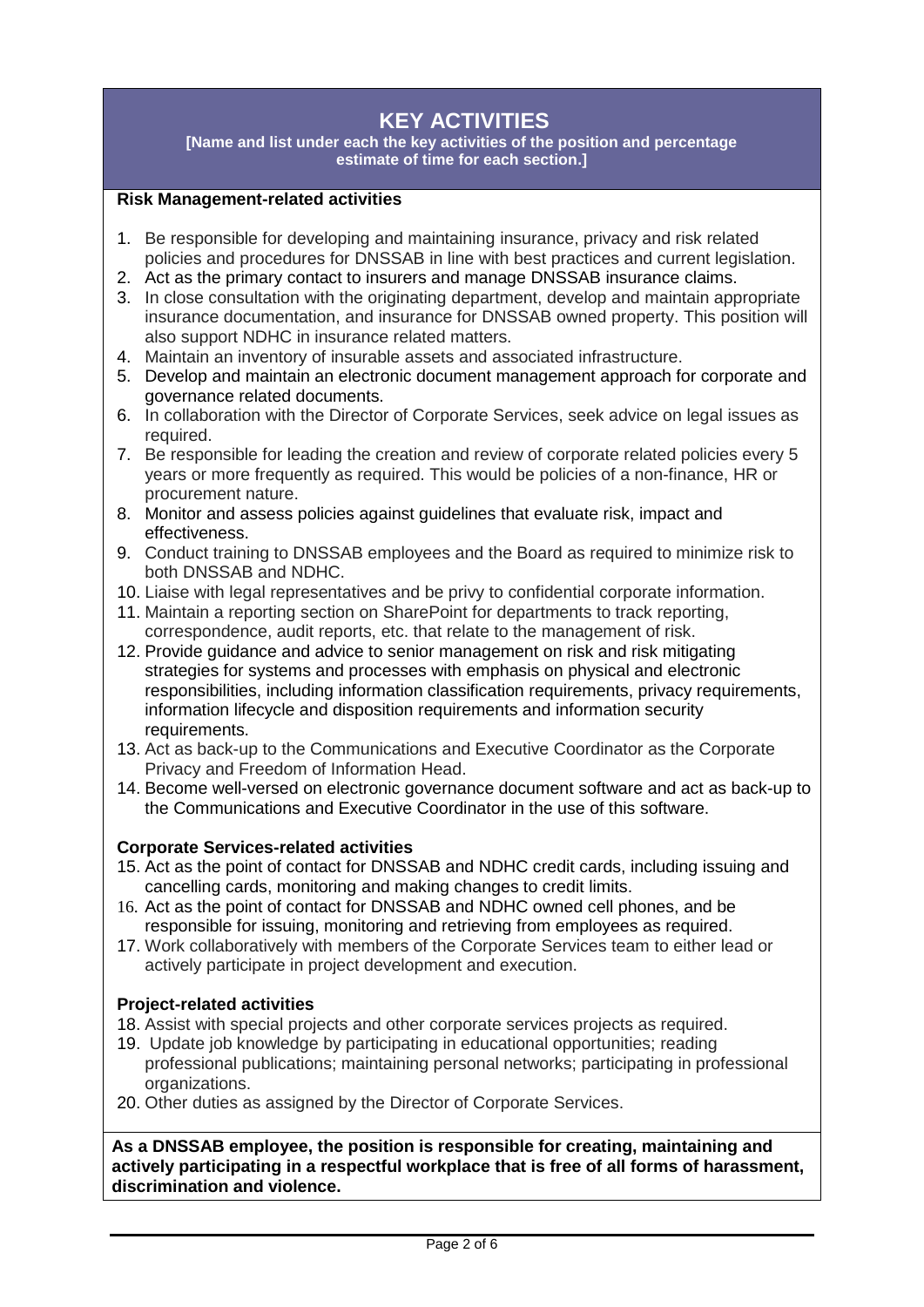# **QUALIFICATIONS**

- Post-Secondary Degree or Diploma or Certification in Law, Law Clerk, Paralegal, Business Administration and/or an acceptable combination of education and work experience;
- Three (3) years of experience in risk management related activities is preferred;
- Knowledge of publicly funded organizational risk management is preferred;
- Knowledge of electronic document management is preferred;
- Self-motivated individual capable of working independently and in teams in a dynamic work environment, and able to prioritize workload to meet inflexible deadlines;
- Skilled writer and communicator with highly developed interpersonal skills to foster and maintain working relationships with a variety of internal and external stakeholders;
- Strong attention to detail, excellent presentation, organizational, time management, problem solving, decision making skills; and able respond to issues using sound judgment;
- Proficiency in Excel with advanced spreadsheet skills, MS Word, PowerPoint and Adobe Acrobat;
- Working knowledge of MS Project, MS SharePoint, considered an asset;
- Demonstrated regular attendance in keeping with the Board's Attendance Management Policy;
- A valid Ontario driver's license and a vehicle available for use on the job;
- The ability to communicate in French as well as English is an asset.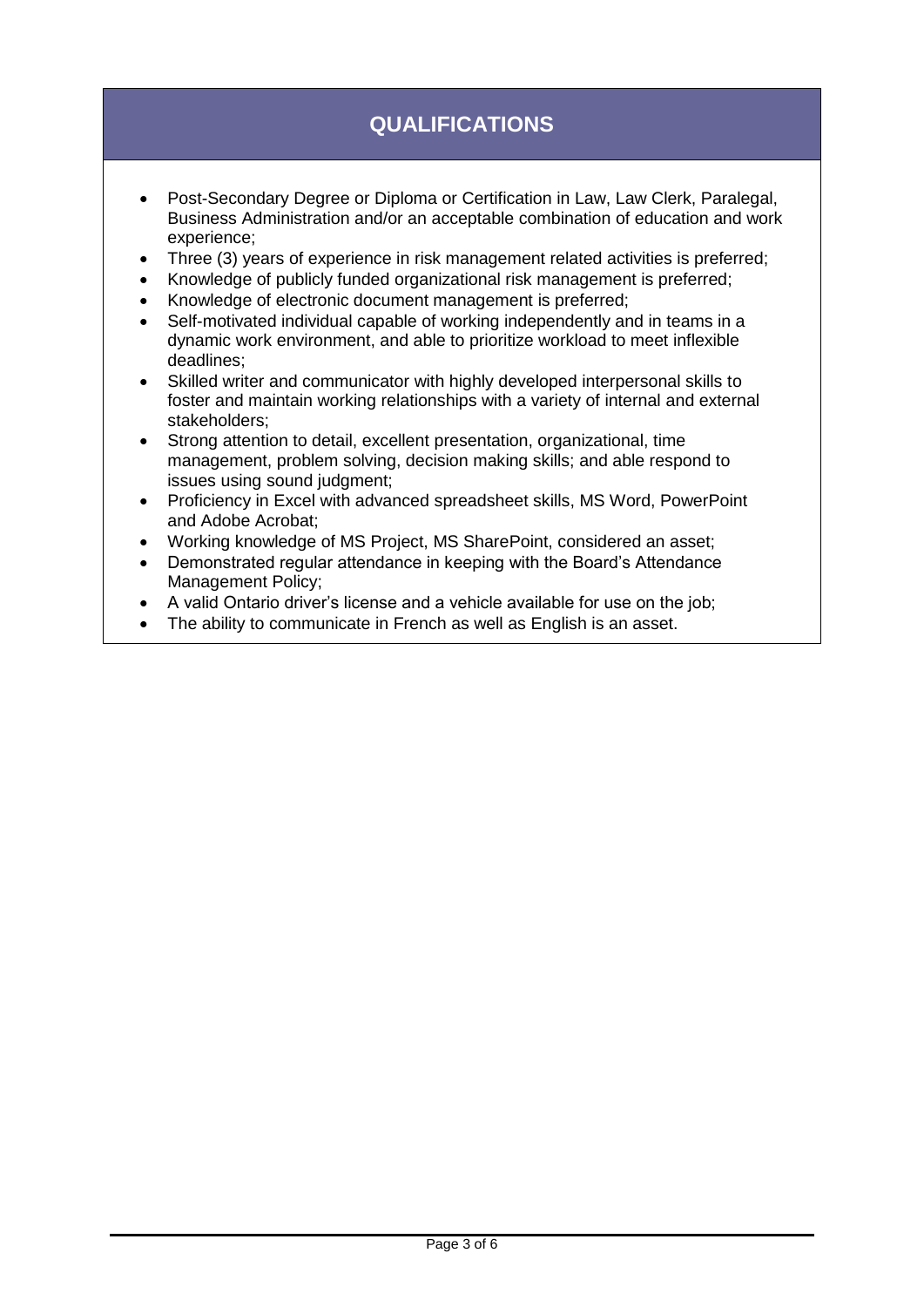# **COMPENSABLE FACTORS**

#### **COMPLEXITY / JUDGMENT**

**[The decision-making aspects of the position, the variety and relative difficulty of the material or information upon which decisions are based and the use of knowledge and experience in making the decisions.]**

Employee works generally towards broad objectives, instructions and policies. Conditions dealt with change frequently. Employee develops solutions to problems from factual background and fundamental principles.

### **EDUCATION AND SPECIFIC TRAINING**

**[The level of formalized knowledge required to satisfactorily fill the position – such knowledge is most commonly acquired as a result o time spent in schools, colleges and universities / today's levels and standards are utilized – Education and Work Experience are rated together.]**

Graduation from a Post-Secondary Degree or Diploma program or Certification in Law, Law Clerk, Paralegal, Contract Management, Supply Chain Management, Public Procurement or Business Administration and/or an acceptable combination of education and work experience.

## **EXPERIENCE**

**[The length of time required to learn, under instruction or guidance is measured along with the essential techniques and skills the job calls for / work experience Is gained on the job under consideration, on prior jobs where the same or more elementary principles and techniques are used and on related jobs where the required body of knowledge can be built up – this is assuming the "incumbent" starts with the educations level specified in the Education factor.]**

3 years.

### **INDEPENDENCE OF ACTION**

**[Independence of Action reflects the amount of direction and control received from either personal supervision or standard practices and precedents. It also considers ingenuity, creativity, and original thought required in the job.]**

Plans and carries out assignments involving other related and associated activities. Employee takes action without reference to superiors except when problems involving policy changes are involved.

#### **RESULTS OF ERRORS**

**[Considers the extent of losses to the organization – such losses may result from mistakes occasioned by insufficiently considered decisions or judgements – only in lower level positions is consideration given to carelessness / results of errors is also used to evaluate responsibility for the safety of others.]**

May cause substantial delays in a phase of work. May cause identifiable deterioration in customer, public or employee relations. Errors could be damaging to the organization's credibility or Board's reputation.